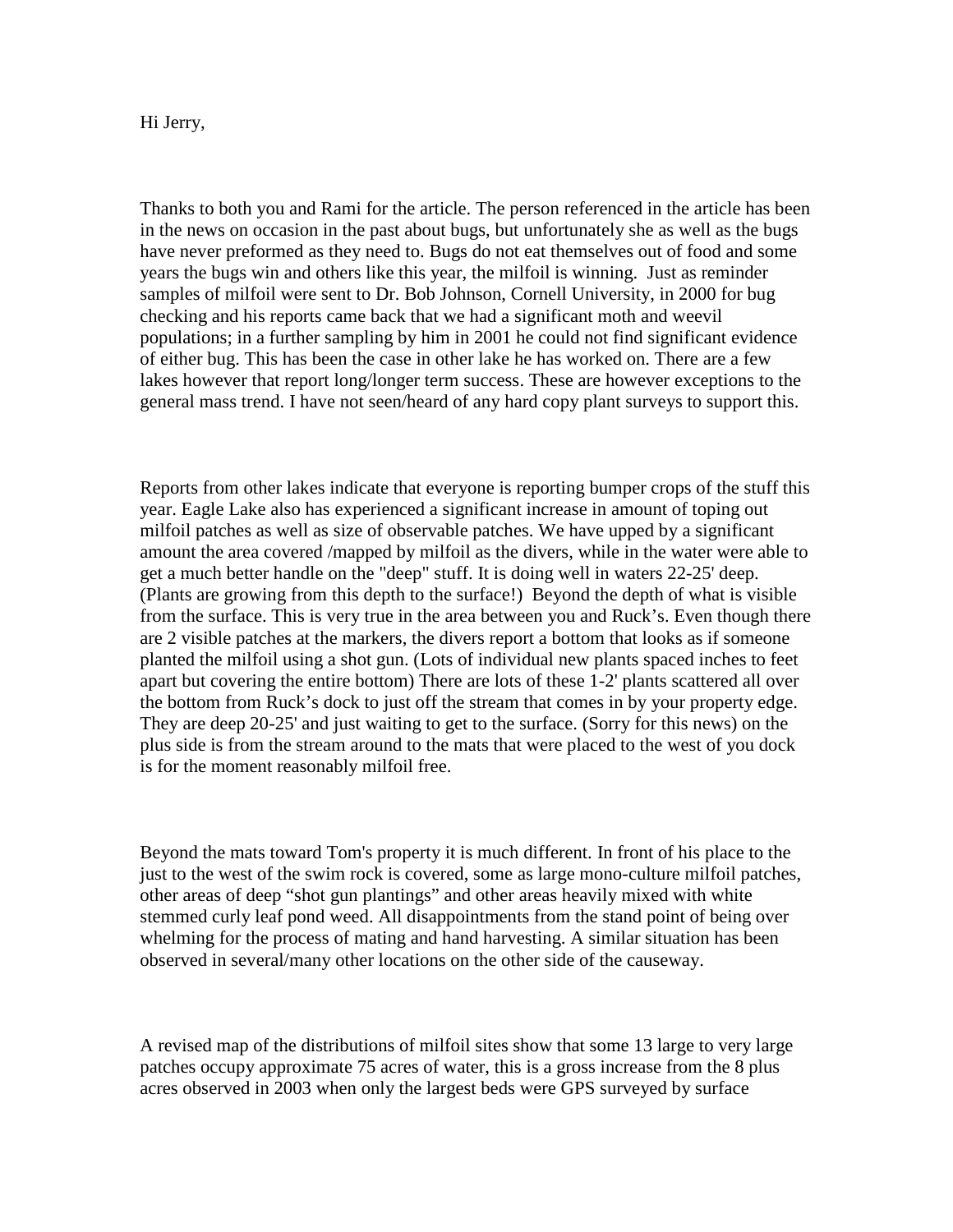observations. A follow up GPS, surface, survey of a couple select beds in Aug 2009 showed growth of some in the 30-100% plus range. These maps will be availalbe later this fall on the web site.

A Monday 8-31-2009 attempt to relocate several mats placed 8 week earlier turned up a disappointment, when 400 plus square ft of matt was removed from a small but tall, dense bed of milfoil it looked as if some of the plant stock might still be viable, this observation was made because several decomposing plant stalks still had white growing root stock in their root ball and there was evidence of several small light deprived leaf shoots on the attached stems. Needless to say plans for removal of additional mats placed during the 2009 season were scraped, no need to just knock the plant down only to have it come back next year. Four week post work site observation of sites where mats were placed in 2008 and removed for relocation in 2009 did show the return of a very, very limited number of native plants, with no observation of milfoil in the same area.

We are fighting the battle but unfortunately loosing the war.

Just some numbers for to date completions

69,000 square feet of mat placed in 2008-9

45,000 of this placed in 2009

14,600 lbs wet weight of milfoil removed in 2008-9

9,000 lb of that removed this year

17,300 feet plus of shore line swam over, individual plants removed, small patches matted in 2008-9

12,000 feet of shore line swam in 2009

Several thousand additional feet closely scoped from boat observation

\$50,000 approximate spent to date on materials, dive and non dive related professional services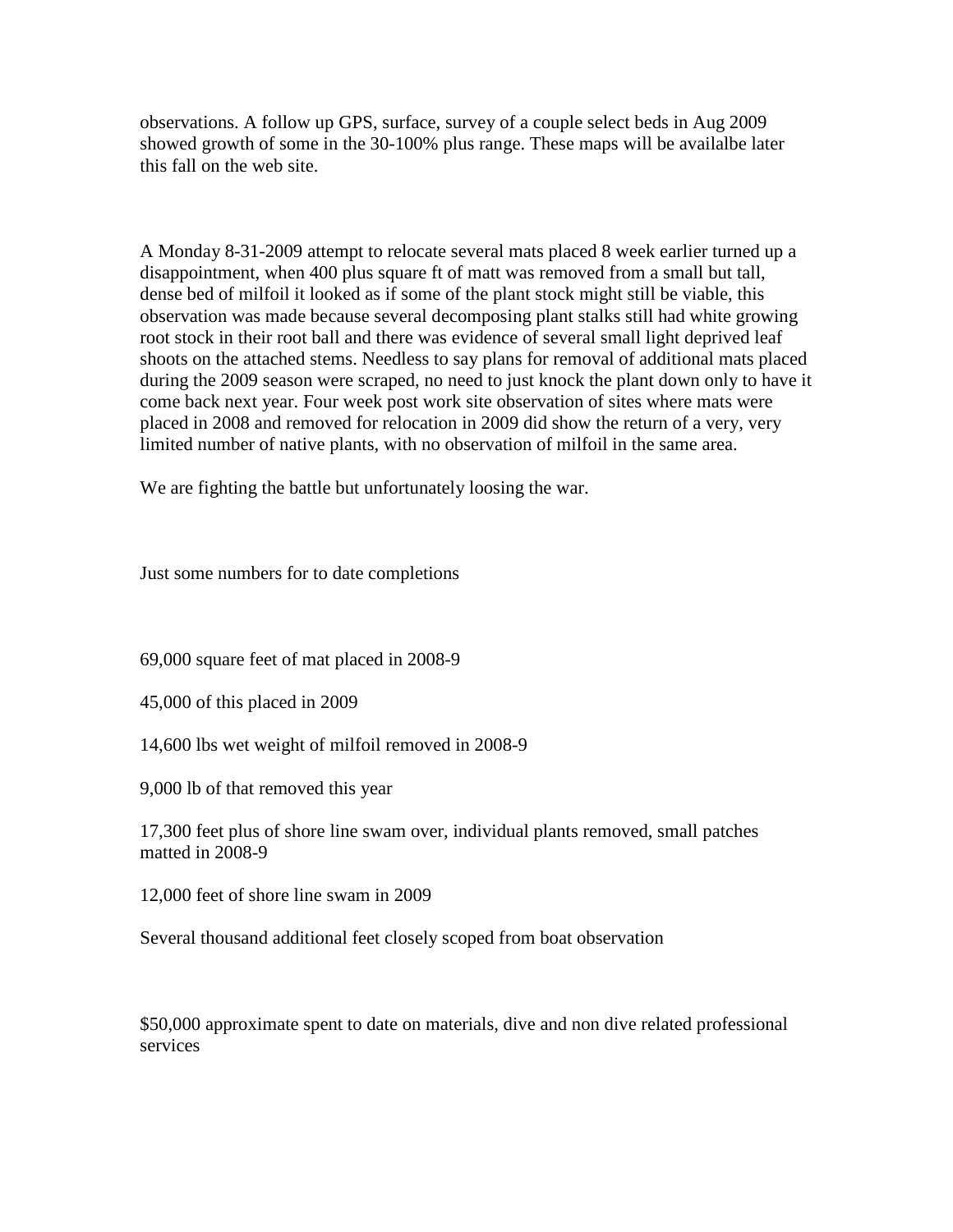\$35,000 provided by legislative grants, remainder provided by ELPOI members (THANKS!!)

I spent time today speaking with the Applicator that was responsible for treatment(s) of Saratoga lake, both this and last year as well as several VT lakes. He is reporting that it appears that milfoil has been eradicated in the treatment sites, with just a handful of diver hand pick able plants left in all lakes treated. The applicator indicated that VT removed an earlier restriction about time of treatment and application dose that greatly improved this years VT results. This has all been reported with the note that there was no observable damage to natives, both in or outside of the treatment areas. All treatments were done with out the requirement of curtains. In several post renovate application lake plant surveys a greater diversity of native vegetation was reported, it appears that removal of milfoil in the treated areas allows masked native vegetation to stand up/germinate so that it can be counted.

This is as yet unpublished information. Hence the reason I'm sharing a cc of this letter with the Board. They have a meeting this Sunday to discuss directions for future action.

Till Later Rolf

--- On Tue, 8/25/09, jere paddack <jerepaddack@yahoo.com> wrote:

From: jere paddack <jerepaddack@yahoo.com> Subject: Fw: Re: problem solved To: "rolf tiedemann" <camptouchstone@yahoo.com> Date: Tuesday, August 25, 2009, 4:10 PM Rolf, My son in law found this article after I spoke with him about milfoil. For your information. Jere



oops. wrong link. This is what I meant to send.